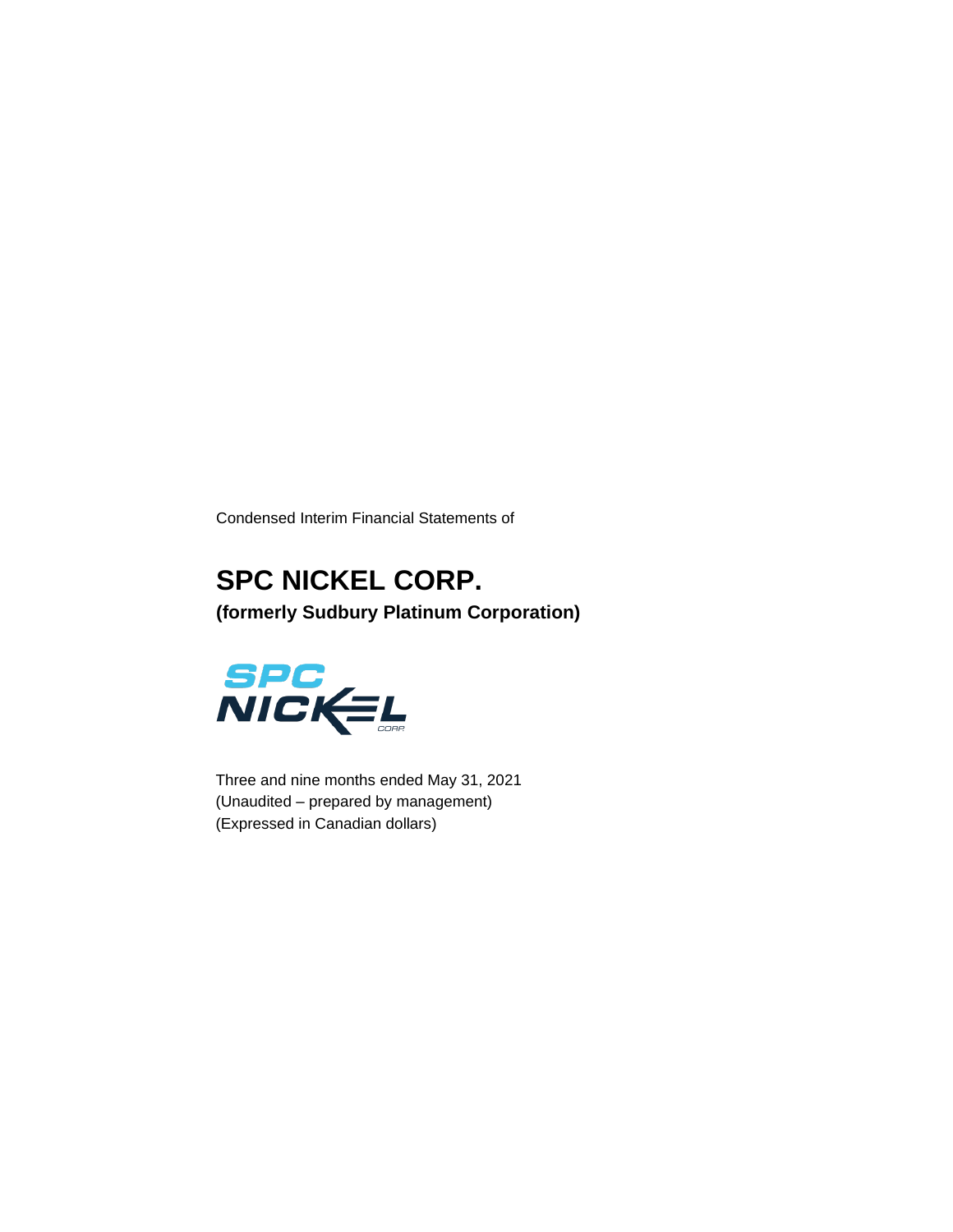# **NOTICE TO READER**

The condensed interim financial statements of SPC Nickel Corp. as at, and for the three and nine month periods ended, May 31, 2021 have been compiled by management.

No audit or review to verify the accuracy or completeness of the information contained in these financial statements has been performed. Readers are cautioned that these statements may not be appropriate for their purposes.

July 30, 2021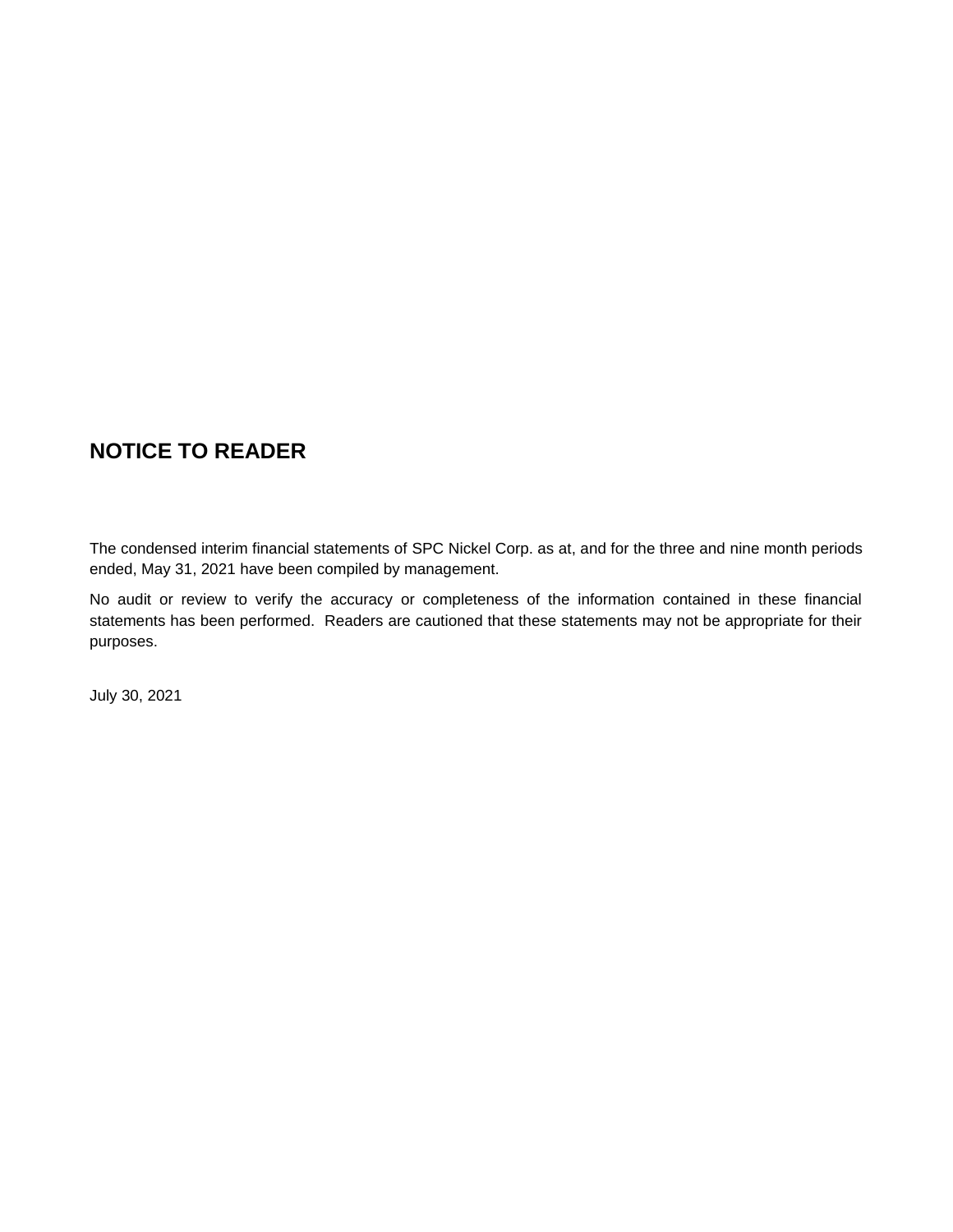Condensed Interim Statement of Financial Position May 31,2021, with comparative figures as at August 31, 2020 (Unaudited) (Expressed in Canadian dollars)

|                                                   | <b>May 2021</b> | August 2020   |
|---------------------------------------------------|-----------------|---------------|
| <b>Assets</b>                                     |                 |               |
| Current assets:                                   |                 |               |
| Cash                                              | \$<br>7,082,547 | 1,783,513     |
| Accounts receivable                               | 190,964         | 20,711        |
| Prepaid expense                                   | 283,422         | 8,129         |
| Restricted cash equivalents (Note 4)              | 100,078         | 15,429        |
| <b>Total current assets</b>                       | 7,657,011       | 1,827,782     |
| <b>Capital Assets</b>                             | 95,057          |               |
|                                                   | \$<br>7,752,068 | 1,827,782     |
| <b>Liabilities and Shareholder's Equity</b>       |                 |               |
| <b>Current liabilities:</b>                       |                 |               |
| Accounts payable and accrued liabilities (Note 6) | \$<br>1,186,449 | 144,732       |
| Flow through premium liability (Notes 5 and 10)   | 177,742         |               |
| <b>Total current liabilities</b>                  | 1,364,191       | 144,732       |
| Shareholders' equity:                             |                 |               |
| Share capital (Note 5)                            | 16,745,064      | 10,220,252    |
| Warrant reserve (Note 5)                          | 634,343         | 196,586       |
| Option reserve (Note 5)                           | 775,050         | 437,550       |
| <b>Deficit</b>                                    | (11, 766, 580)  | (9, 171, 338) |
| Total shareholders' equity                        | 6,387,877       | 1,683,050     |
|                                                   | \$<br>7,752,068 | 1,827,782     |

The accompanying notes are an integral part of these condensed interim financial statements.

Going concern (Note 2) Commitments (Note 7 and 10)

Approved on behalf of the Board:

# *"Scott McLean" (signed)* Director *"Brian Montgomery" (signed)* Director Scott McLean Brian Montgomery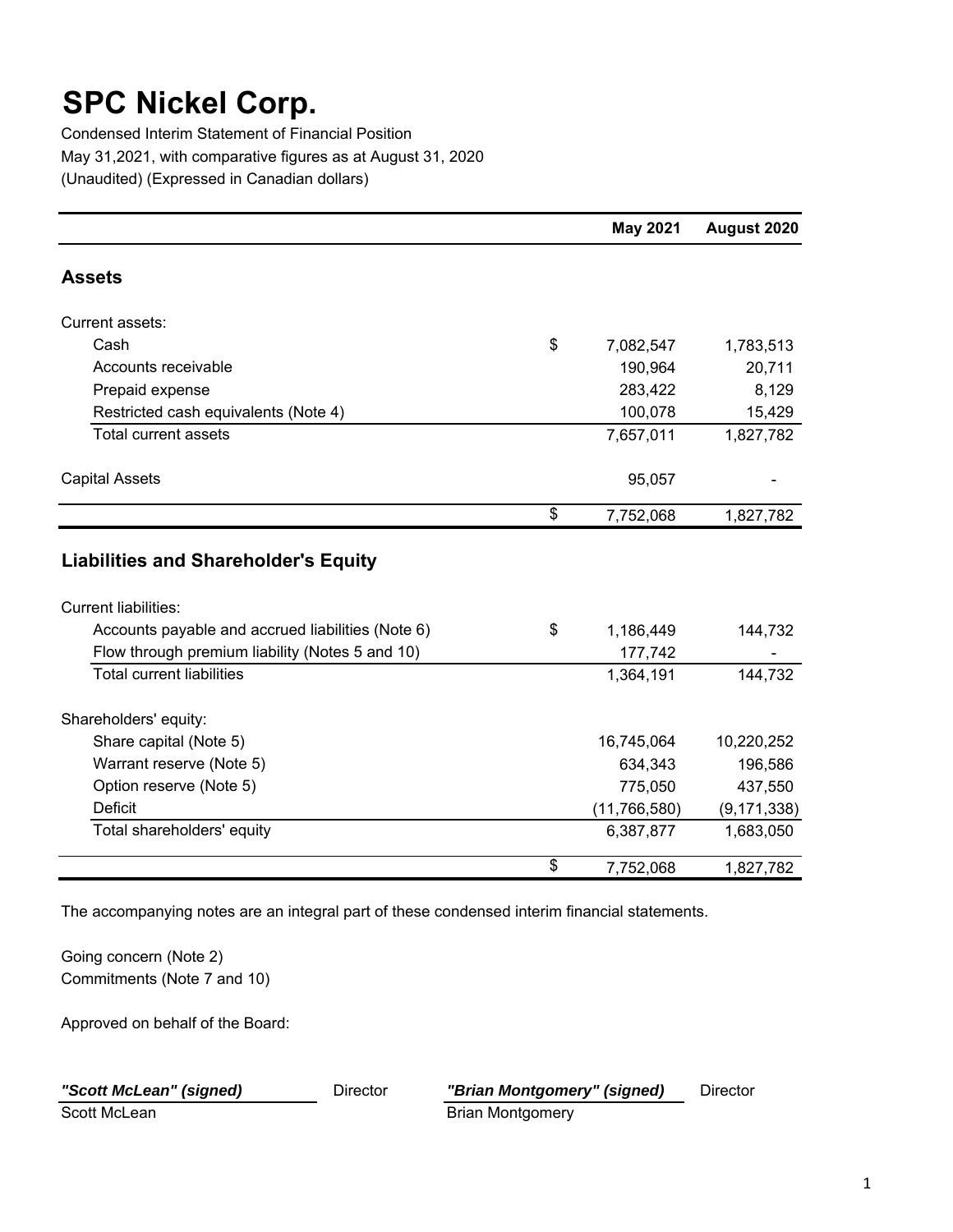Condensed Interim Statements of Loss and Comprehensive Loss

Three and nine months ended May 31, 2021

with comparative figures for the three and nine months ended May 31, 2020

(Unaudited) (Expressed in Canadian dollars)

|                                                         | Three months  | Three months | Nine months   | Nine months |
|---------------------------------------------------------|---------------|--------------|---------------|-------------|
|                                                         | ended         | ended        | ended         | ended       |
|                                                         | <b>May 31</b> | May 31       | <b>May 31</b> | May 31      |
|                                                         | 2021          | 2020         | 2021          | 2020        |
| <b>Expenses</b>                                         |               |              |               |             |
| \$<br>Share Based Compensation (Note 5(c))              |               |              | 337,500       |             |
| Property acquisition and holding costs                  |               | 100          | 414,449       | 69,671      |
| Exploration and evaluation expenditures (Note 7)        | 1,223,334     | 4,977        | 1,449,688     | 721,831     |
| Office and General                                      | 82,262        | 8,216        | 199,244       | 56,474      |
| Consultants                                             | 25,800        | 17,440       | 119,440       | 33,100      |
| <b>Professional Fees</b>                                | 6,299         | 16,500       | 81,285        | 63,800      |
| Marketing and investor relations                        | 98,157        |              | 129,267       | 924         |
| Depreciation                                            | 3,613         |              | 10,839        |             |
|                                                         | 1,439,465     | 47,233       | 2,741,712     | 945,800     |
| Other income                                            |               |              |               |             |
| Flow through premium (Note 10)                          | 141,615       |              | 141,615       | 196,500     |
| Interest income                                         | 4,770         | 1,922        | 4,855         | 2,111       |
|                                                         | 146,385       | 1,922        | 146,470       | 198,611     |
| Net loss and comprehensive loss for the period          | 1,293,080     | 45,311       | 2,595,242     | 747,189     |
|                                                         |               |              |               |             |
| \$<br>Loss per share                                    | 0.01          | 0.00         | 0.03          | 0.01        |
|                                                         |               |              |               |             |
| Weighted average shares outstanding (basic and diluted) | 103,265,309   | 50,761,515   | 80,237,863    | 50,761,515  |

The accompanying notes are an integral part of these condensed interim financial statements.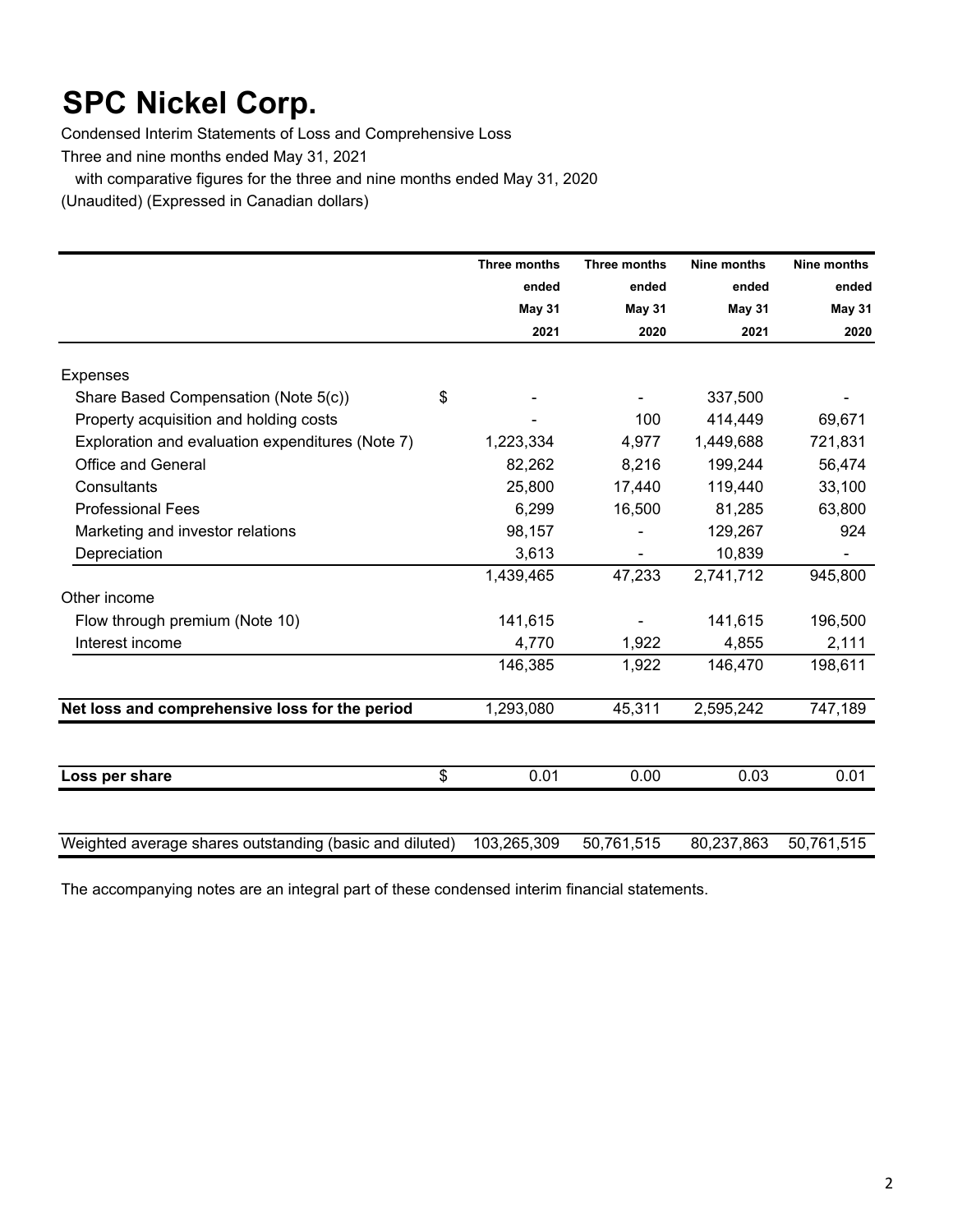Condensed Interim Statements of Changes in Shareholders' Equity For the nine month period ended May 31, 2021,

with comparative figures for the nine months ended May 31, 2021

(Unaudited) (Expressed in Canadian dollars)

|                                                 | <b>Number</b><br>of shares | <b>Share</b><br>Capital |                                     | <b>Warrants Contributed</b><br><b>Surplus</b> | <b>Deficit</b>            | Total                 |
|-------------------------------------------------|----------------------------|-------------------------|-------------------------------------|-----------------------------------------------|---------------------------|-----------------------|
| Balance, August 31, 2019<br>Loss for the period | 50,761,515<br>۰            | 8.248.435               | 113.253<br>$\overline{\phantom{0}}$ | 437.550<br>$\blacksquare$                     | (8,238,912)<br>(747, 189) | 560,326<br>(747, 189) |
| Balance, May 31, 2020                           | 50,761,515                 | 8,248,435               | 113.253                             | 437.550                                       | (8,986,101)               | (186,863)             |

|                                 | <b>Number</b><br>of shares |   | <b>Share</b><br>Capital | <b>Warrants</b> | <b>Contributed</b><br><b>Surplus</b> | <b>Deficit</b> | <b>Total</b> |
|---------------------------------|----------------------------|---|-------------------------|-----------------|--------------------------------------|----------------|--------------|
| Balance, August 31, 2020        | 64,361,515                 |   | 10,220,252              | 196,586         | 437,550                              | (9, 171, 338)  | 1,683,050    |
| Loss for the period             | $\blacksquare$             |   |                         | $\blacksquare$  | $\blacksquare$                       | (2,595,242)    | (2,595,242)  |
| Issuance of warrants (Note 5(d) | $\blacksquare$             |   |                         | 110.000         | $\blacksquare$                       | ۰              | 110,000      |
| Stock-based compensation        | $\overline{\phantom{a}}$   |   |                         |                 | 337,500                              | $\blacksquare$ | 337,500      |
| Issuance of shares (Note 5(b))  | 37,769,010                 |   | 6,524,812               | 327,757         | $\overline{\phantom{a}}$             | ۰              | 6,852,569    |
| Balance, May 31, 2021           | 102,130,525                | S | 16,745,064              | 634,343         | 775.050                              | (11, 766, 580) | 6,387,877    |

The accompanying notes are an integral part of these condensed interim financial statements.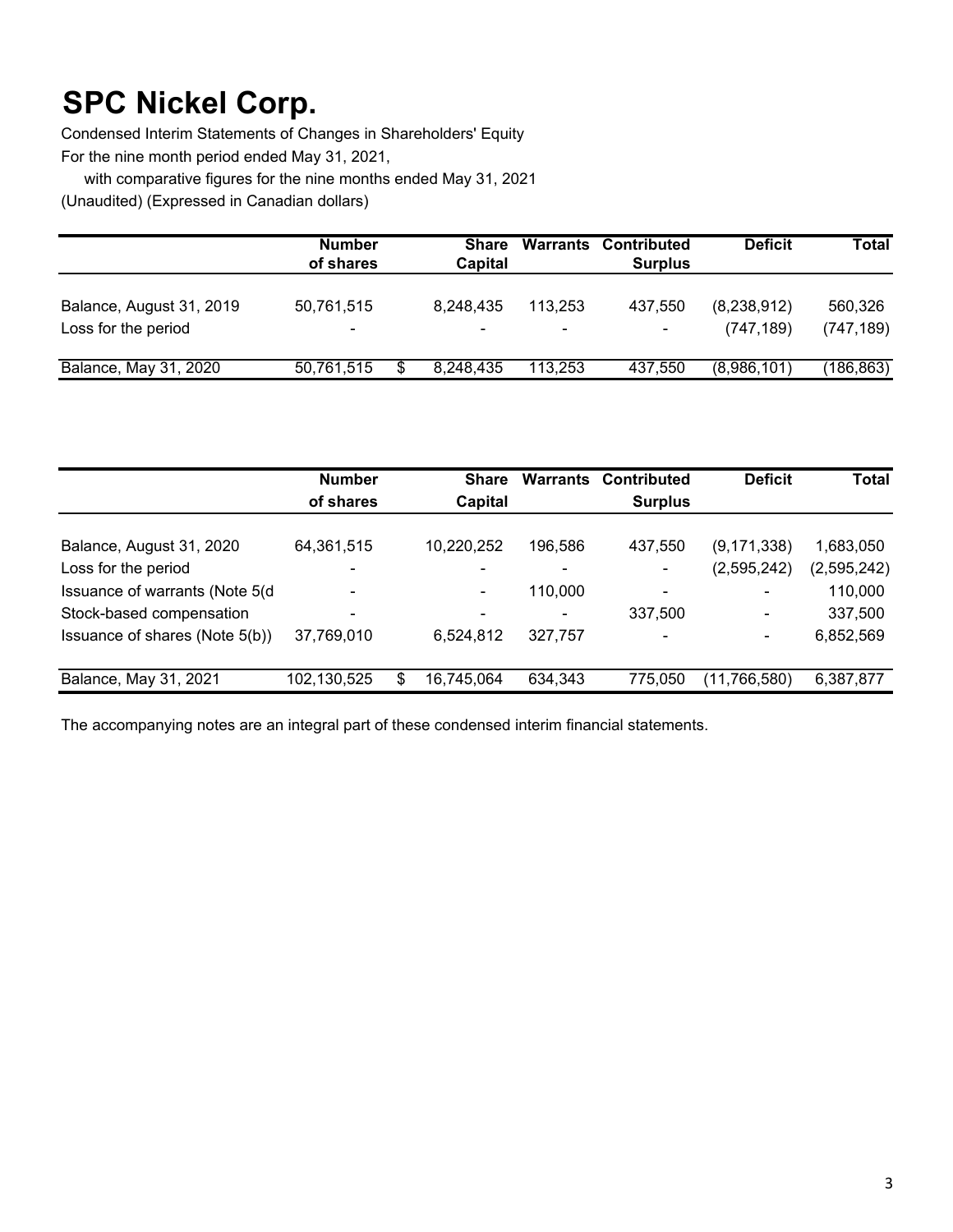Condensed Interim Statements of Cash Flows

Three and nine months ended May 31, 2021

with comparative figures for the three and nine months ended May 31, 2020

(Unaudited) (Expressed in Canadian dollars)

|                                                       | Three months<br>ended<br><b>May 31</b> | Three months<br>ended<br><b>May 31</b> | <b>Nine months</b><br>ended<br><b>May 31</b> | Nine months<br>ended<br><b>May 31</b> |
|-------------------------------------------------------|----------------------------------------|----------------------------------------|----------------------------------------------|---------------------------------------|
|                                                       | 2021                                   | 2020                                   | 2021                                         | 2020                                  |
| Cash flows from (used in) operating activities:       |                                        |                                        |                                              |                                       |
| \$<br>Net loss for the period                         | (1, 293, 080)                          | (45, 311)                              | (2,595,242)                                  | (747, 189)                            |
| Adjustments for:                                      |                                        |                                        |                                              |                                       |
| Stock-based compensation (Note 5(c))                  |                                        |                                        | 337,500                                      |                                       |
| Depreciation                                          | 3,613                                  |                                        | 10,839                                       |                                       |
| Warrants issued for property acquisition              |                                        |                                        | 110,000                                      |                                       |
| Reduction of flow-through premium liability (Note 10) | (141, 615)                             |                                        | (141, 615)                                   |                                       |
|                                                       | (1,431,082)                            | (45, 311)                              | (2, 278, 518)                                | (747, 189)                            |
| Changes in non-cash working capital:                  |                                        |                                        |                                              |                                       |
| Prepaid expenses and other sundry assets              | (210, 676)                             | 2,940                                  | (275, 293)                                   | (3, 188)                              |
| Accounts receivable                                   | (154, 587)                             | 170,621                                | (170, 253)                                   | 88,178                                |
| Restricted cash                                       | (79, 568)                              |                                        | (84, 649)                                    | (76)                                  |
| Accounts payable and accrued liabilities              | 722,793                                | (64, 820)                              | 1,041,717                                    | (114, 267)                            |
|                                                       | (1, 153, 120)                          | 63,430                                 | (1,766,996)                                  | (776, 542)                            |
| <b>Cash flows from financing activies:</b>            |                                        |                                        |                                              |                                       |
| Issuance of share capital                             |                                        |                                        | 7,171,926                                    |                                       |
|                                                       |                                        |                                        | 7,171,926                                    |                                       |
| Cash flows used in investing activities:              |                                        |                                        |                                              |                                       |
| Purchase of capital assets                            | (37, 889)                              |                                        | (105, 896)                                   |                                       |
|                                                       | (37, 889)                              |                                        | (105, 896)                                   |                                       |
| Net increase (decrease) in cash and cash equivalents  | (1, 191, 009)                          | 63,430                                 | 5,299,034                                    | (776, 542)                            |
| Cash and cash equivalents, beginning of period        | 8,273,556                              | 4,153                                  | 1,783,513                                    | 844,125                               |
| Cash and cash equivalents, end of period<br>\$        | 7,082,547                              | 67,583                                 | 7,082,547                                    | 67,583                                |

The accompanying notes are an integral part of these condensed interim financial statements.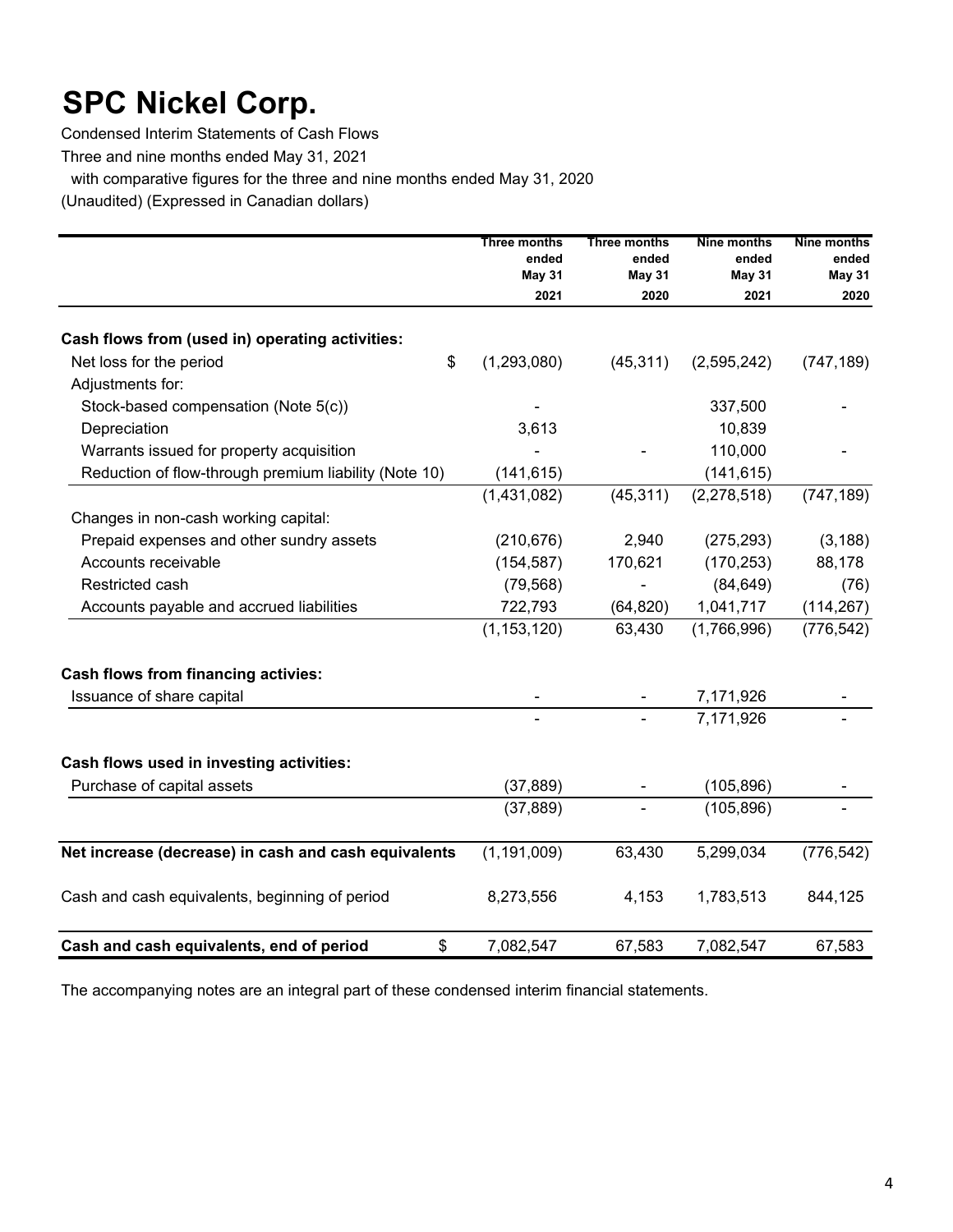# **1. Nature of Operations**

SPC Nickel Corp. (formerly Sudbury Platinum Corporation) ("SPC" or the "Company"), is a junior mining exploration company engaged in the acquisition, exploration and development of mineral properties located in Canada. The Company's registered office is 100 King Street West, 1 First Canadian Place, Suite 6200, Toronto, Ontario, M5X 1B8.

# **2. Going Concern**

These financial statements have been prepared using accounting policies applicable to a going concern, which contemplate the realization of assets and settlement of liabilities in the normal course of business as they become due. The business of mining and exploring for minerals involves a high degree of risk and there can be no assurance that current exploration programmes will result in profitable mining operations. The Company's continued existence is dependent upon the preservation of its interests in the underlying properties, the discovery of economically recoverable reserves and the achievement of the Company's ability to dispose of its interests on an advantageous basis.

Although the Company has taken steps to verify title to the properties on which it is conducting exploration and in which it has an interest in accordance with industry standards to the current stage of exploration of such properties, these procedures do not guarantee the Company's title. Property title may be subject to government licensing requirements or regulations, unregistered prior agreements, unregistered claims, aboriginal claims, and non-compliance with regulatory requirements. The Company's property interests may also be subject to increases in taxes and royalties, renegotiation of contracts, currency exchange fluctuations and restrictions and political uncertainty.

These financial statements have been prepared in accordance with International Financial Reporting Standards ("IFRS") applicable to a going concern. Accordingly, they do not give effect to adjustments that would be necessary should the Company be unable to continue as a going concern and therefore be required to realize its assets and discharge its liabilities and commitments in other than the normal course of business and at amounts different from those presented in these financial statements. Such adjustments could be material.

The Company in part, raises capital for working capital and exploration and development of its properties. Because of continuing operating losses, the Company's continuance as a going concern is dependent on its ability to obtain adequate financing and to reach profitable levels of operation. It is not possible to predict whether financing efforts will be successful or if the Company will attain profitable levels of operation.

The Company has not yet realized profitable operations and has incurred significant losses to date resulting in a cumulative deficit of \$11,766,580 as at May 31, 2021 (August 31, 2020 - \$9,171,338). The Company's continued existence is dependent upon the achievement of profitable operations or the ability of the Company to raise alternative financing, if necessary. While the Company has been successful in securing financing in the past, there is no assurance that it will be able to do so in the future. These conditions indicate the existence of material uncertainties that cast significant doubt about the Company's ability to continue as a going concern.

The global outbreak of COVID-19 (coronavirus) has had a significant impact on businesses through restrictions put in place by the Canadian government regarding travel, business operations and isolations/quarantine orders. At this time, it is unknown the extent of the impact the COVID-19 outbreak may have on the Company as this will depend on future developments that are highly uncertain and that cannot be predicted with confidence. These uncertainties arise from the inability to predict the ultimate geographic spread of the disease and the duration of the outbreak, including the duration of travel restrictions, business closures or disruptions and quarantine/isolation measures that are currently, or may be put, in place by Canada and other countries to fight the virus. While the extent of the impact is unknown, we anticipate that this outbreak may cause supply chain disruptions, staff shortages and increased government regulations, all of which may negatively impact the Company's business and financial condition.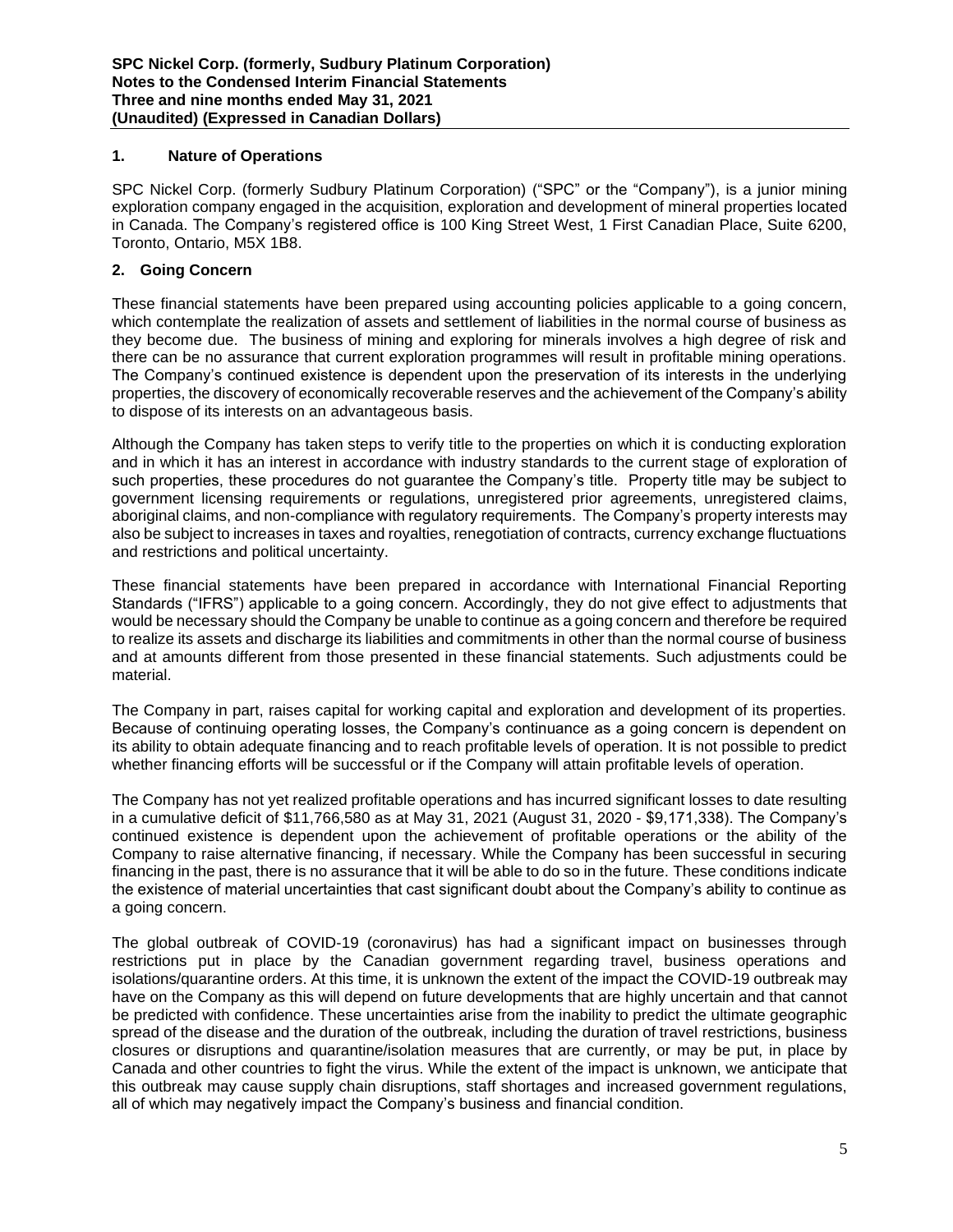# **3. Summary of Significant Accounting Policies**

# *Statement of Compliance*

These interim financial statements have been prepared in accordance with International Accounting Standard 34, ("IAS 34"), Interim Financial Reporting. These interim financial statements do not conform in all respects to the requirements of International Financial Reporting Standards ("IFRS") as issued by the International Accounting Standards Board ("IASB") for annual financial statements. Accordingly, these interim financial statements should be read in conjunction with the Company's August 31, 2020 financial statements.

These interim financial statements were approved by the Board of Directors of the Company on July 30, 2021.

The policies set in the Company's annual financial statements for the year ended August 31, 2020 were consistently applied to all the periods presented unless otherwise noted below. Certain disclosures included in the annual financial statements have been condensed or omitted.

# *Basis of Measurement and Presentation*

These financial statements have been prepared on a historical cost basis, except for certain financial assets which are carried at fair value. In addition, these financial statements have been prepared using the accrual basis of accounting, except for cash flow information.

The preparation of financial statements in compliance with IFRS requires management to make certain critical accounting estimates. It also requires management to exercise judgment in applying the Company's accounting policies.

*Contingencies* 

See Note 10.

# *Critical Accounting Estimates and Judgments*

The preparation of financial statements in conformity with IFRS requires management to make estimates and assumptions that affect the reported amounts of assets and liabilities and disclosure of contingent assets and liabilities at the date of the financial statements and the reported amounts of revenues and expenses during the reporting period. Estimates and judgments are continually evaluated based on historical experience and other factors, including expectations of future events that are believed to be reasonable under the circumstances. In the future, actual experience may differ from these estimates and assumptions.

The effect of a change in an accounting estimate is recognized prospectively by including it in comprehensive loss in the year of the change, if the change affects that year only, or in the year of the change and future years, if the change affects both.

The areas which require management to make significant judgments, estimates and assumptions in determining carrying values include, but are not limited to:

# Income, Value Added, Withholding and Other Taxes

The Company is subject to income, value added, withholding and other taxes. Significant judgment is required in determining the Company's provisions for taxes. There are many transactions and calculations for which the ultimate tax determination is uncertain during the ordinary course of business. The Company recognizes liabilities for anticipated tax audit issues based on estimates of whether additional taxes will be due. The determination of the Company's income, value added, withholding and other tax liabilities requires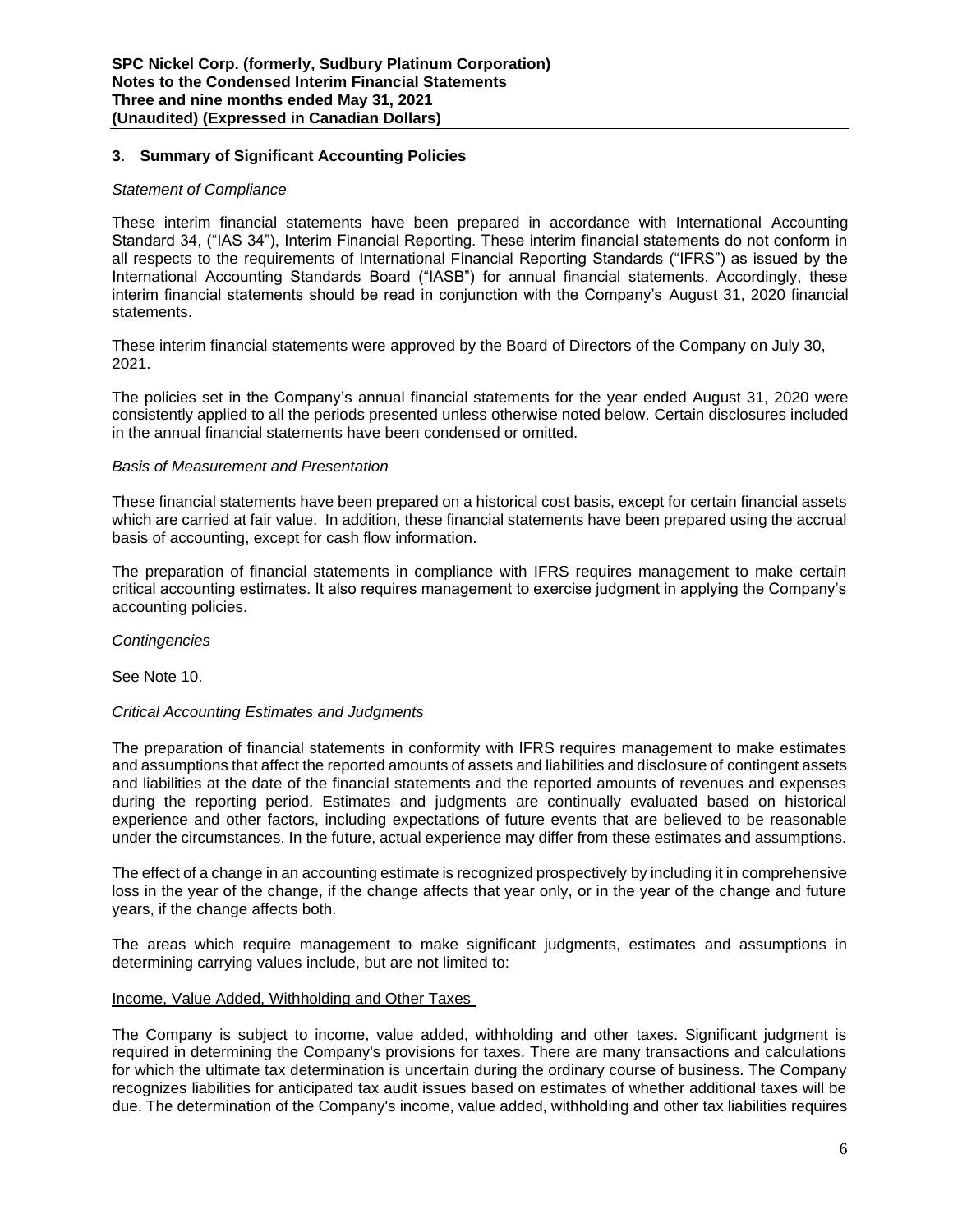# **3. Summary of Significant Accounting Policies - Continued**

#### *Critical Accounting Estimates and Judgments – continued*

# Income, Value Added, Withholding and Other Taxes - continued

interpretation of complex laws and regulations. The Company is also subject to tax regulations as they relate to flow-through financing arrangements. The Company's interpretation of taxation law as applied to transactions and activities may not coincide with the interpretation of the tax authorities. All tax related filings are subject to government audit and potential reassessment subsequent to the financial statement reporting period. Where the final tax outcome of these matters is different from the amounts that were initially recorded, such differences will impact the tax related accruals and deferred income tax provisions in the period in which such determination is made.

#### Share-Based Payments

Management determines costs for share-based payments using market-based valuation techniques. The fair value of the market-based and performance-based share awards are determined at the date of grant using generally accepted valuation techniques. Assumptions are made and judgment used in applying valuation techniques. These assumptions and judgments include estimating the future volatility of the stock price, expected dividend yield, future employee turnover rates and future employee stock option exercise behaviors and corporate performance. Such judgments and assumptions are inherently uncertain. Changes in these assumptions affect the fair value estimates. The expected volatility assumptions for the Company's option and warrant grants are based on comparable public companies.

#### New standards adopted and interpretations

IAS 1 – Presentation of Financial Statements ("IAS 1") and IAS 8 – Accounting Policies, Changes in Accounting Estimates and Errors ("IAS 8") were amended in October 2018 to refine the definition of materiality and clarify its characteristics. The revised definition focuses on the idea that information is material if omitting, misstating or obscuring such information could reasonably be expected to influence decisions that the primary users of general-purpose financial statements make on the basis of those financial statements. There was no material impact to the Company on adoption on September 1, 2020.

IFRS 3 – Business Combinations ("IFRS 3") was amended in October 2018 to clarify the definition of a business. This amended definition states that a business must include inputs and a process and clarified that the process must be substantive, and the inputs and process must together significantly contribute to operating outputs. In addition it narrows the definitions of a business by focusing the definition of outputs on goods and services provided to customers and other income from ordinary activities, rather than on providing dividends or other economic benefits directly to investors or lowering costs and added a test that makes it easier to conclude that a company has acquired a group of assets, rather than a business, if the value of the assets acquired is substantially all concentrated in a single asset or group of similar assets. There was no material impact to the Company on adoption on September 1, 2020.

#### New standards not yet adopted, and interpretations issued but not yet effective

Certain pronouncements were issued by the IASB or the IFRIC that are mandatory for accounting periods commencing on or after September 1, 2021. Many are not applicable or do not have a significant impact to the Company and have been excluded. The following have not yet been adopted and are being evaluated to determine their impact on the Company.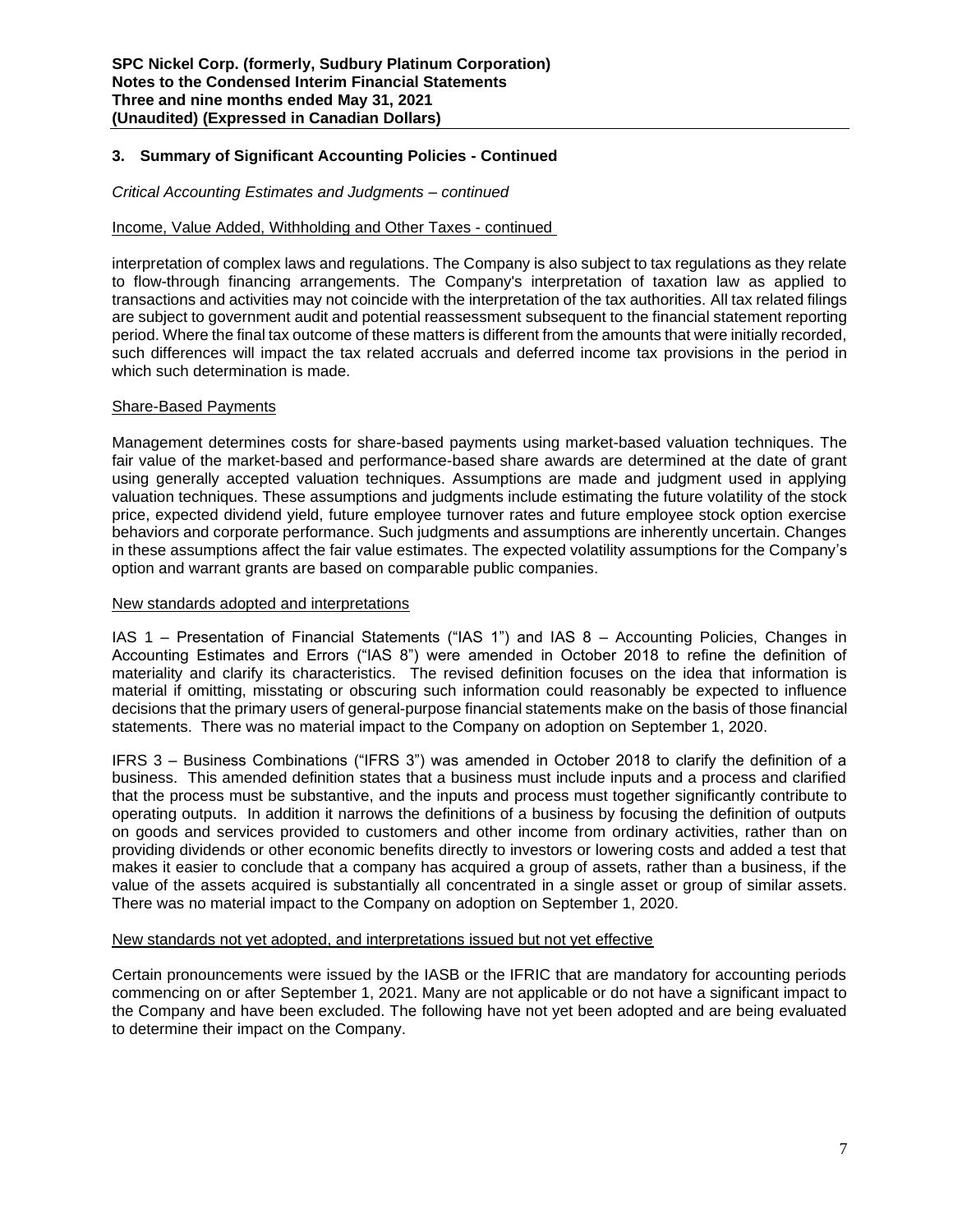# **3. Summary of Significant Accounting Policies - Continued**

#### *Critical Accounting Estimates and Judgments – continued*

IFRS 10 – Consolidated Financial Statements ("IFRS 10") and IAS 28 – Investments in Associates and Joint Ventures ("IAS 28") were amended in September 2014 to address a conflict between the requirements of IAS 28 and IFRS 10 and clarify that in a transaction involving an associate or joint venture, the extent of gain or loss recognition depends on whether the assets sold or contributed constitute a business. The effective date of these amendments is yet to be determined; however early adoption is permitted.

IAS 1 – Presentation of Financial Statements ("IAS 1") was amended in January 2020 to provide a more general approach to the classification of liabilities under IAS 1 based on the contractual arrangements in place at the reporting date. The amendments clarify that the classification of liabilities as current or noncurrent is based solely on a company's right to defer settlement at the reporting date. The right needs to be unconditional and must have substance. The amendments also clarify that the transfer of a company's own equity instruments is regarded as settlement of a liability, unless it results from the exercise of a conversion option meeting the definition of an equity instrument. The amendments are effective for annual periods beginning on January 1, 2023.

IAS 37 – Provisions, Contingent Liabilities, and Contingent Assets ("IAS 37") was amended. The amendments clarify that when assessing if a contract is onerous, the cost of fulfilling the contract includes all costs that relate directly to the contract – i.e., a full-cost approach. Such costs include both the incremental costs of the contract (i.e., costs a company would avoid if it did not have the contract) and an allocation of other direct costs incurred on activities required to fulfill the contract – e.g., contract management and supervision, or depreciation of equipment used in fulfilling the contract. The amendments are effective for annual periods beginning on January 1, 2022.

IFRS 3 – Business Combinations ("IFRS 3") was amended. The amendments introduce new exceptions to the recognition and measurement principles in IFRS 3 to ensure that the update in references to the revised conceptual framework does not change which assets and liabilities qualify for recognition in a business combination. An acquirer should apply the definition of a liability in IAS 37 – rather than the definition in the Conceptual Framework – to determine whether a present obligation exists at the acquisition date as a result of past events. For a levy in the scope of IFRIC 21, the acquirer should apply the criteria in IFRIC 21 to determine whether the obligating event that gives rise to a liability to pay the levy has occurred by the acquisition date. In addition, the amendments clarify that the acquirer should not recognize a contingent asset at the acquisition date. The amendments are effective for annual periods beginning on January 1, 2022.

IAS 16 – Property, Plant and Equipment ("IAS 16") was amended. The amendments introduce new guidance, such that the proceeds from selling items before the related property, plant and equipment is available for its intended use can no longer be deducted from the cost. Instead, such proceeds are to be recognized in profit or loss, together with the costs of producing those items. The amendments are effective for annual periods beginning on January 1, 2022.

# **4. Restricted Cash Equivalents**

As at May 31, 2021, the Company held guaranteed investment certificates in the aggregate amount of \$100,078 (August 31, 2020 - \$15,429) as security for its corporate credit cards.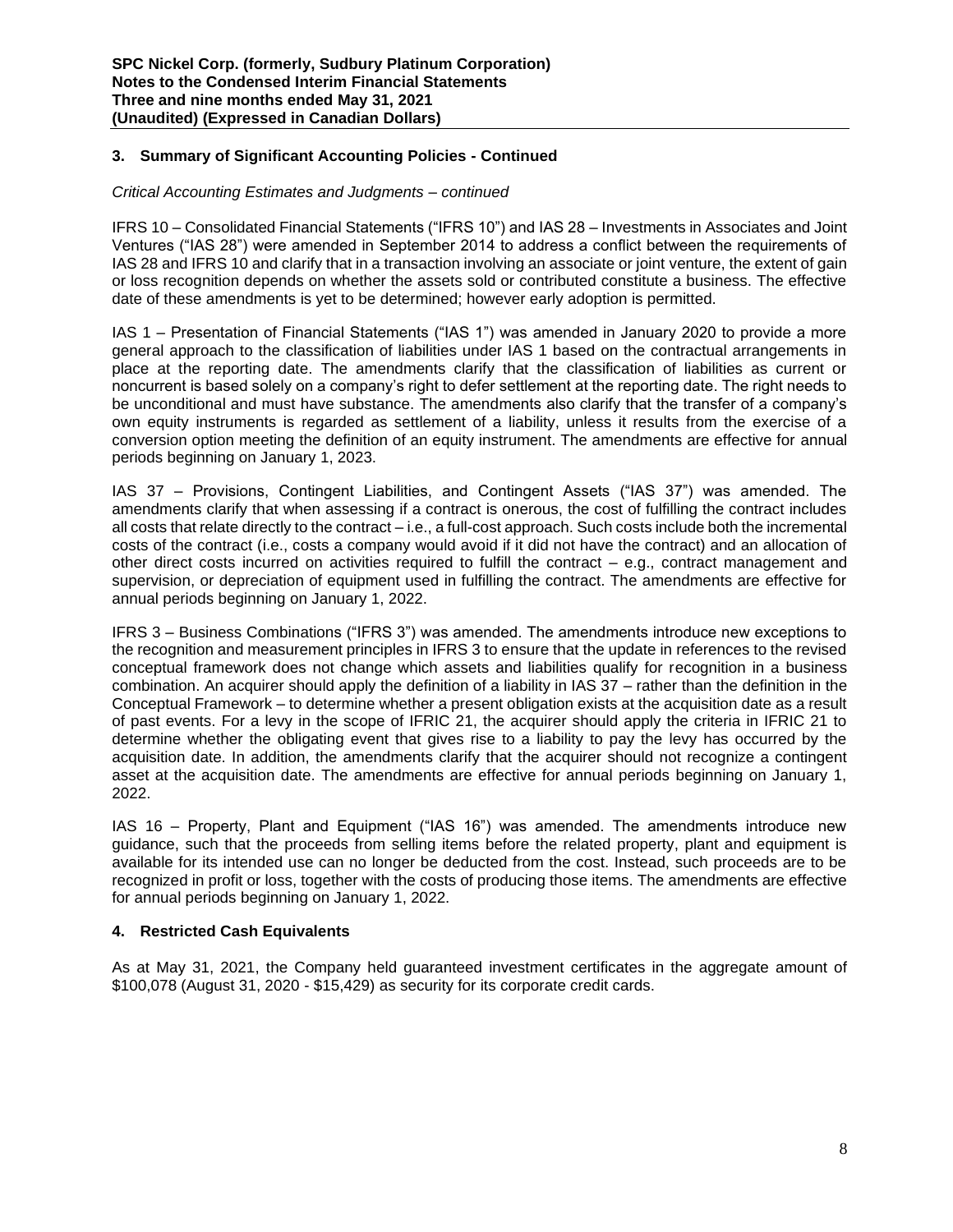# **5. Share Capital**

# **a) Authorized**

An unlimited number of common shares with no par value.

An unlimited number of preferred shares, non-voting, non-participating, retractable, redeemable.

# **b) Transactions**

(i) Nine month period ended May 31, 2021

On December 2, 2020, the Company completed a flow-through share financing, issuing 7,983,917 flowthrough common shares of the Company for gross proceeds of \$1,916,140, as well as a special warrant financing, issuing 29,535,093 special warrants of the Company for additional gross proceeds of \$5,907,019. The Company paid \$403,064 in finders fees and issued 1,927,985 compensation warrants exercisable into common shares at a price of \$0.24 per compensation warrant for a period of three years in connections with these financings. The Company also issued an additional 250,000 special warrants as an advisory fee during the six month period ended February 28, 2021. On February 24, 2021, the Company became a reporting issuer and, as a result, the 29,785,093 special warrants of the Company converted, for no additional consideration, into 29,785,093 common shares of the Company. On March 8, 2021, the common shares of the Company were listed on the TSX Venture Exchange under the ticker symbol "SPC". As the flow-through common shares were issued at a premium in recognition of the tax benefits accruing to subscribers, the Company recognized an initial flow-through premium liability of \$319,357 in connection with the flow through financing. See note 10.

(ii) Nine-month period ended May 31, 2020

There were no share capital transactions completed during the nine-month period ended May 31, 2020.

# **c) Stock Options**

The Company has a stock option plan (the "Plan") for its directors, officers, consultants and key employees under which the Company may grant options to acquire a maximum number of 10% of the total issued and outstanding common shares of the Company. These options are non-transferrable and are valid for a maximum of 5 years from the date of issue. Vesting terms and conditions are determined by the Board of Directors at the time of the grant. The exercise price of the options is fixed by the Board of Directors of the Company at the time of the grant at the market price of the common shares. Expected volatility has been determined using the share price of the comparable companies for the period equivalent to the life of the options prior to grant date.

On October 21, 2020, the Company granted 2,250,000 incentive stock options to directors, management and employees of the Company, exercisable at \$0.16 per share for a period of 5 years. The fair value of \$0.15 per option was estimated using the Black-Scholes option pricing model based on the following assumptions: expected life of 5 years, expected volatility of 160% based on comparative companies for an equivalent period, expected dividend yield of 0%, and a risk-free interest rate of 0.05%. The options vested immediately. Directors and officers of the Company received 2,150,000 of the granted options for a grant date fair value of \$322,500.

On October 13, 2020, the Company granted 340,000 incentive stock options to a director and certain employees of the Company, exercisable at \$0.32 per share for a period of 5 years. The fair value of \$0.30 per option was estimated using the Black-Scholes option pricing model based on the following assumptions: expected life of 5 years, expected volatility of 161%, expected dividend yield of 0%, and a risk-free interest rate of 0.05%. The options vested immediately. The options issued a director totalled 300,000 and had an estimated fair value of \$90,000.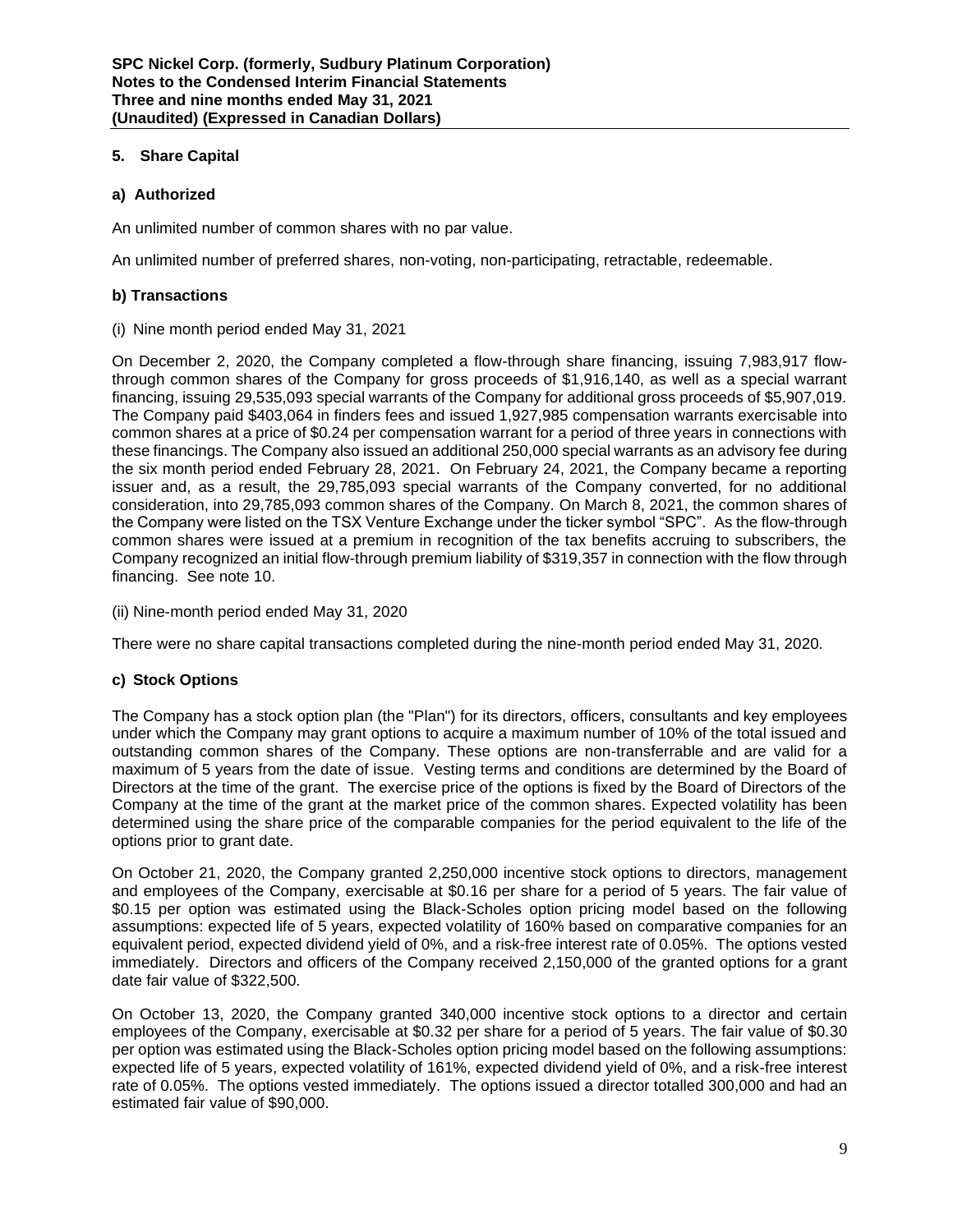# **5. Share Capital - Continued**

# **c) Stock Options - Continued**

At May 31, 2021, the following options were outstanding and available to be exercised:

|                   |               | <b>Exercise</b> |                   | Remaining | <b>Grant Date</b> |
|-------------------|---------------|-----------------|-------------------|-----------|-------------------|
| <b>Grant Date</b> | <b>Number</b> | <b>Price</b>    | <b>Expiration</b> | Years     | <b>Fair Value</b> |
| April 10, 2017    | 775.000       | \$0.20          | April 10, 2022    | 0.86      | \$0.18            |
| December 12, 2018 | 740,000       | \$0.20          | December 12, 2023 | 2.53      | \$0.12            |
| October 21, 2020  | 2,250,000     | \$0.16          | October 21, 2025  | 4.40      | \$0.15            |
| April 13, 2021    | 340,000       | \$0.32          | April 13, 2026    | 4.87      | \$0.15            |
|                   | 4,105,000     | \$0.19          |                   | 3.43      |                   |

A summary of stock option activity during the period is as follows:

|                               | Number of<br><b>Options Outstanding</b> | <b>Weighted Average</b><br><b>Exercise Price</b> |
|-------------------------------|-----------------------------------------|--------------------------------------------------|
| Outstanding - August 31, 2020 | 2,290,000                               | \$0.23                                           |
| <b>Expired</b>                | (775,000)                               | \$0.30                                           |
| Granted                       | 2,590,000                               | \$0.18                                           |
| Outstanding - May 31, 2021    | 4,105,000                               | \$0.19                                           |

# **d) Warrants**

As at May 31, 2021, the Company had the following warrants outstanding:

|                          |               | <b>Exercise</b> |                   | Remaining | <b>Grant Date</b> |
|--------------------------|---------------|-----------------|-------------------|-----------|-------------------|
| <b>Grant Date</b>        | <b>Number</b> | <b>Price</b>    | <b>Expiration</b> | Years     | <b>Fair Value</b> |
| June 22, 2018            | 2,316,820     | \$0.30          | June 22, 2022     | 1.06      | \$0.05            |
| <b>August 19, 2020</b>   | 510,975       | \$0.24          | August 19, 2023   | 2.22      | \$0.11            |
| <b>August 21, 2020</b>   | 246,000       | \$0.24          | August 21, 2023   | 2.22      | \$0.11            |
| <b>December 2, 2020</b>  | 1,927,985     | \$0.24          | December 2, 2023  | 2.51      | \$0.17            |
| <b>December 11, 2020</b> | 1,000,000     | \$0.25          | December 11, 2021 | 0.53      | \$0.11            |
|                          | 6,002,380     | \$0.26          |                   | 1.58      |                   |

A summary of warrant activity during the period is as follows:

|                                   | Number of                   | <b>Weighted Average</b> |
|-----------------------------------|-----------------------------|-------------------------|
|                                   | <b>Warrants Outstanding</b> | <b>Exercise Price</b>   |
| Outstanding - August 31, 2020     | 3,074,395                   | \$0.29                  |
| Issued as financing finder's fees | 1,927,985                   | \$0.24                  |
| Issued for property acquisition   | 1,000,000                   | \$0.25                  |
| Outstanding - May 31, 2021        | 6,002,380                   | \$0.26                  |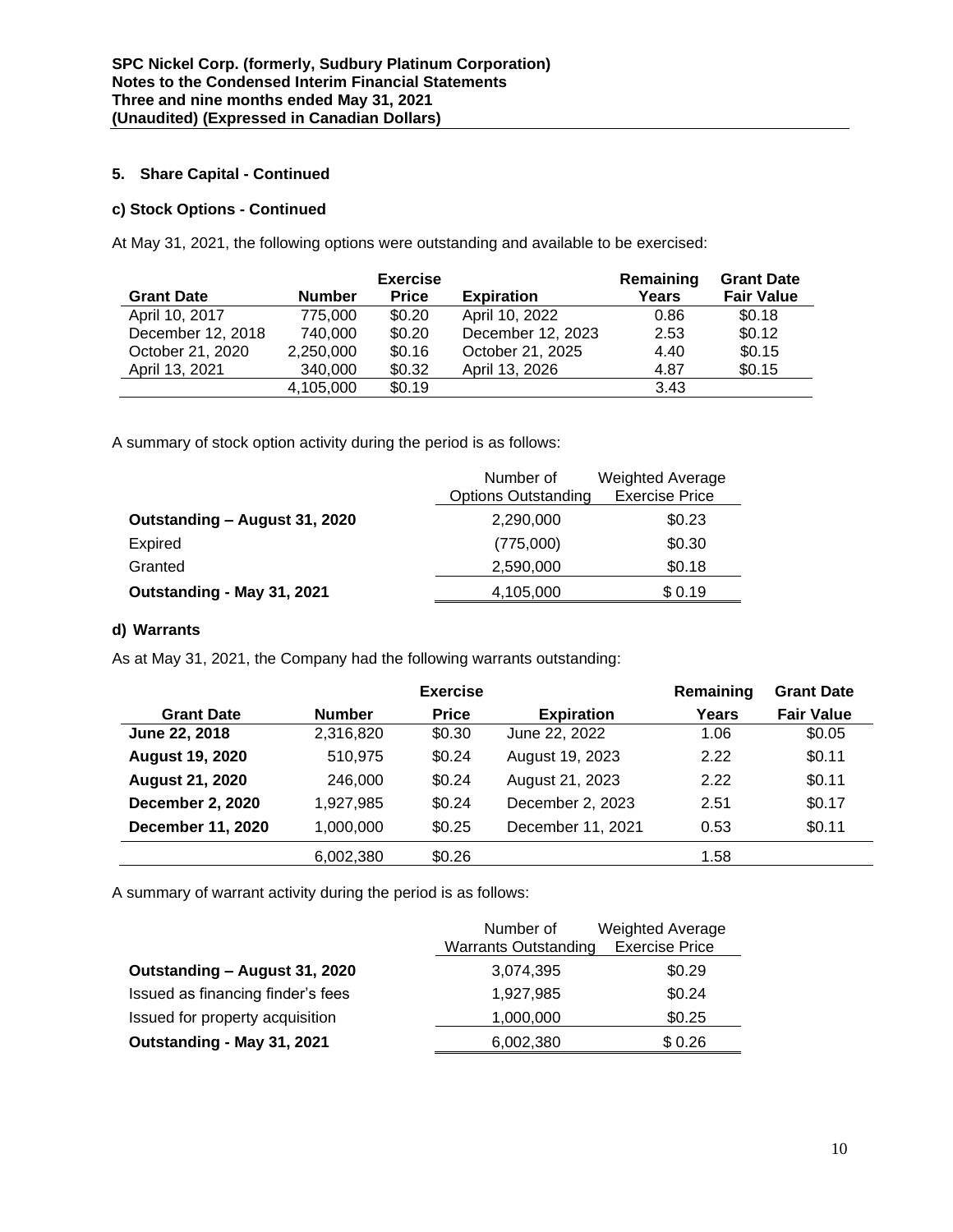# **6. Related Party Transactions**

In accordance with IAS 24, key management personnel are those having authority and responsibility for planning, directing and controlling the activities of the Company directly or indirectly, including any directors (executive and non-executive) of the Company.

The remuneration of directors and key management of the Company for the nine-month periods ended May 31,2021 and May 31, 2020 was as follows:

|                                                    | 2021      | 2020                |
|----------------------------------------------------|-----------|---------------------|
| Short term benefits – salaries and consulting fees |           | \$161,566 \$105,870 |
| Stock based compensation                           | \$322,500 |                     |
|                                                    |           | \$484,066 \$105,870 |

Short term benefits are included in office and general, consultant fees, and exploration and evaluation expenditures.

During the nine-month period ended May 31, 2021, the Company also incurred cost reimbursements, management fees and exploration fees of \$70,186 (May 31, 2020 – 140,140) payable to Transition Metals Corp. ("TMC"). These amounts were charged pursuant to a previous agreement between the Company and Transition, whereby Transition charged a 3% fee in respect of drilling expenditures and a 10% fee on all other exploration and/ or administrative expenditures of the Company that were administered by Transition on behalf of the Company.

Included in accounts payable and accrued liabilities as at May 31, 2021 is \$10,919 (August 31, 2020 - \$2,200) owing to management and related companies. The amounts are unsecured, non-interest bearing, and are due on demand.

See also notes 5 and 7.

# **7. Exploration Properties**

Exploration and evaluation expenditures, as well as acquisition costs, incurred on the Company's properties during the periods are as follows:

|                    |             | Nine months ended |  |  |
|--------------------|-------------|-------------------|--|--|
|                    | May 31,     | May 31,           |  |  |
|                    | 2021        | 2020              |  |  |
| Aer Kidd           | \$1,250,449 | \$767,588         |  |  |
| Owen Nickel        |             | 968               |  |  |
| Lockerby East      | 368,605     | 3,667             |  |  |
| Janes              | 245,083     | 100               |  |  |
| Project generation |             | 19,179            |  |  |
|                    | \$1,864,137 | \$791,502         |  |  |

# **a) Aer Kidd Property**

On October 17, 2013, the Company entered into an assignment agreement to acquire 100% of an option and joint venture agreement in the Aer Kidd property from HTX Minerals Corp. ("HTX"), a predecessor corporation of TMC, in exchange for 14,000,000 shares of SPC.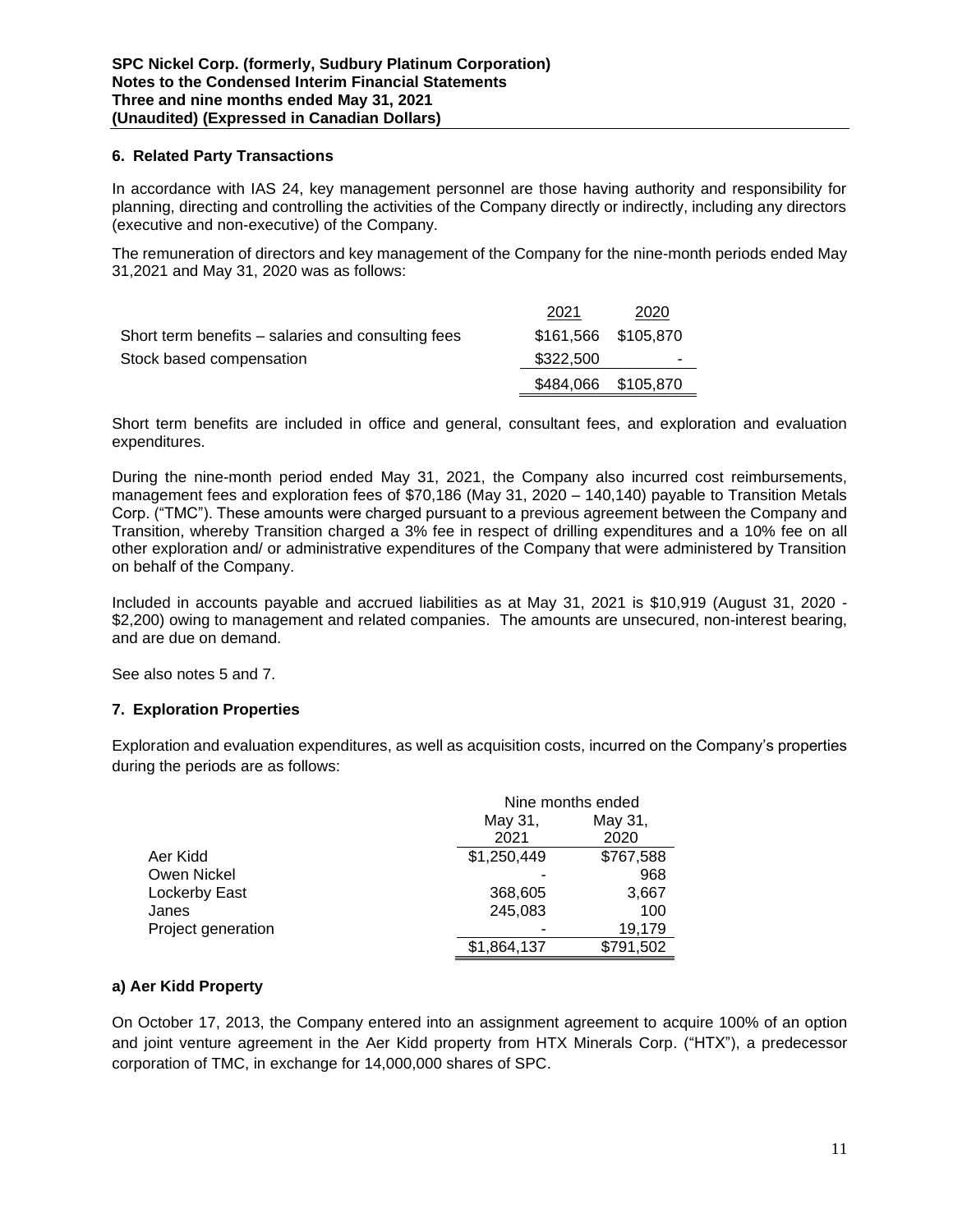# **7. Exploration Properties - Continued**

# **a) Aer Kidd Property - Continued**

On August 19, 2014, SPC purchased a 100% interest in the mineral rights of the Aer-Kidd project for a cash payment of \$1,250,000. Consequently, the aforementioned underlying assigned option and joint venture agreement was terminated.

The property remains subject to a pre-existing underlying agreement that provides a 3% NSR royalty to a previous owner, of which one half of the NSR royalty can be purchased for \$1,250,000. The underlying royalty arrangement includes advanced royalty bi-annual payments of \$50,000, which are deductible from future production royalties.

SPC also has the option to purchase 100% of the property surface rights from the City of Greater Sudbury at any time prior to December 31, 2024 for a cash payment of \$250,000 and a further cash payment of \$250,000 if a mine is brought to commercial production on the property.

# **b) Owen Nickel Property**

On October 1, 2013, the Company entered into an assignment agreement to acquire a 100% interest in the Owen Nickel property from HTX in exchange for 1,000,000 shares of SPC. As at May 31, 2021, the property consists of 53 staked and patented mining claims (August 31, 2020 – 53 staked and patented mining claims).

# **c) Lockerby East Property (Ni-Cu-PGMs)**

On April 27, 2016, the Company entered into an agreement to acquire a 100% interest in the Lockerby East property from TMC in exchange for a cash payment of \$220,081.

The property currently consists of freehold patents located in the south range of the Sudbury Igneous Complex ("SIC"), Sudbury, Ontario including 100% of the Lockerby patents, as well as a 100% interest in the West Graham Property. The Company previously held only a 70% interest in the West Graham Property. On December 11, 2020, the Company acquired the remaining 30% interest in the West Graham Property. The purchase price paid by the Company consisted of a cash payment of \$250,000 and 1,000,000 common share purchase warrants, each purchase warrant entitling the recipient to purchase one common share of the Company at a price of \$0.25 per share for one year following the date of acquisition. Additionally, the Company granted the vendor a 1% net smelter return royalty on the West Graham Property.

# **d) Janes Property**

On July 5, 2020, the Company entered into an option agreement to acquire a 100% interest in the Janes Property in Ontario. Pursuant to the terms of the option agreement, the Company retains the right and option to earn a 100% interest in the property by issuing \$355,000 in cash (\$6,000 paid) and an additional \$155,000 in shares (\$2,500 paid) over a 5-year period and incurring work expenditures of \$227,000 over a 5-year period. If the Company vests its interest, the Vendors will retain a 1% NSR on certain claims with the Company retaining the right to buy back a 0.5% NSR for \$500,000 and the remaining 0.5% for an additional \$500,000 up to the point of commercial production. Certain other claims are subject to a 2% NSR with the Company retaining the right to buy back a 1.0% NSR for \$1,000,000 and the remaining 1% for an additional \$500,000 up to the point of commercial production.

# **8. Capital Management**

The Company manages its shareholders' equity as capital, making adjustments based on available funds to support the acquisition, exploration and development of mineral properties. The Board of Directors does not establish quantitative return on capital criteria for management but rather relies on the expertise of the Company's management to sustain future development of the business.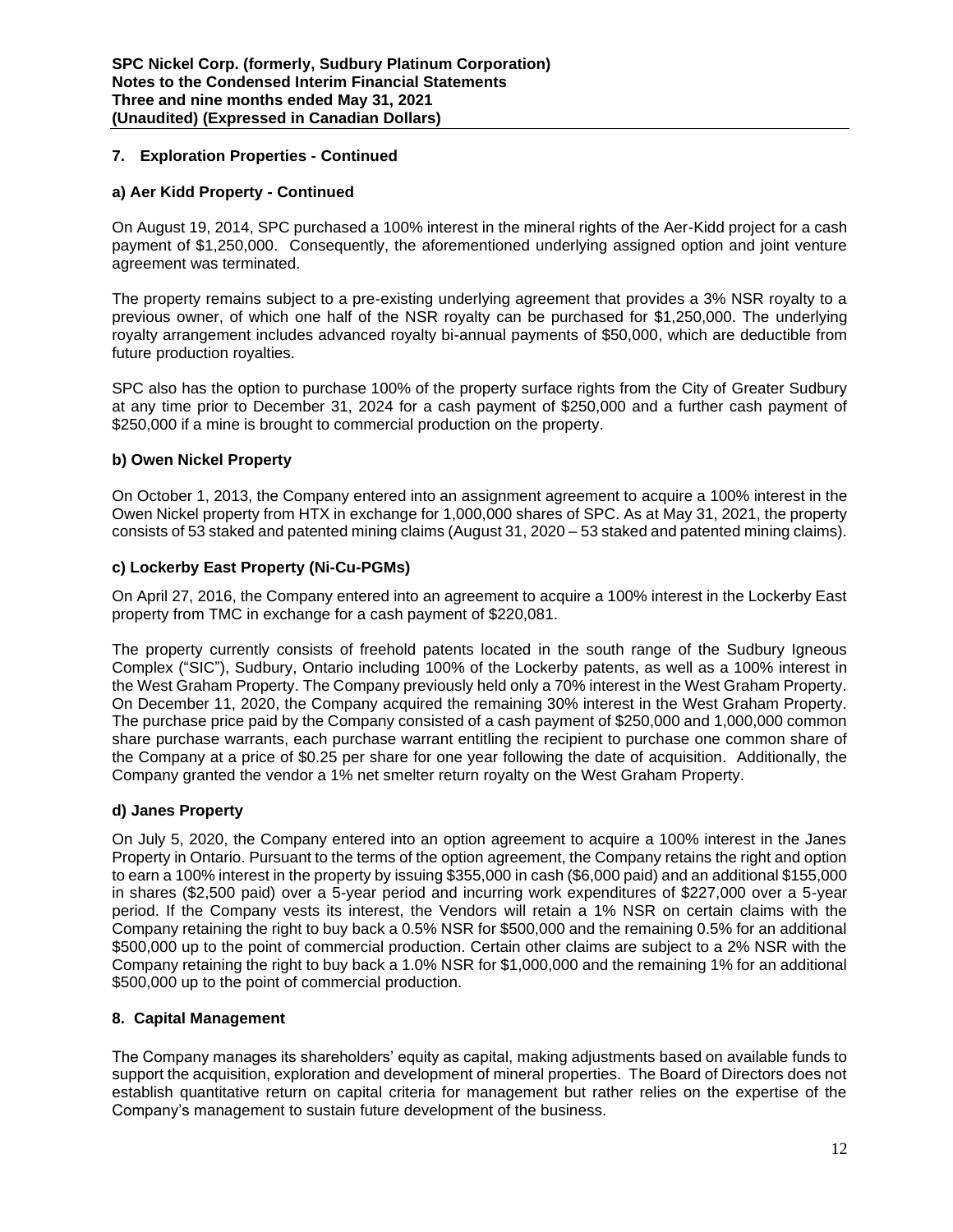The properties in which the Company currently has an interest are in the exploration stage and as such, the Company is dependent on external financing to fund its activities. In order to carry out the planned exploration as well as satisfy administrative costs, the Company will spend its existing working capital and raise additional funds, primarily through new equity issuances as needed. The Company will continue to assess new properties should sufficient geological or economic potential be demonstrated.

Management reviews its capital management approach on an ongoing basis and believes that this approach is reasonable given the current size of the Company. There were no changes to its capital management approach during the periods ended May 31, 2021 and May 31, 2020.

The Company is not subject to any capital requirements imposed by a lending institution or regulatory body.

The Company's objective when managing capital is to safeguard the Company's ability to continue as a going concern. The Company is dependent on the capital markets to finance exploration and development activities.

Fair value estimates are made at the statement of financial position date based on relevant market information and information about the financial instruments. These estimates are subjective in nature and involve uncertainties in significant matters of judgment and therefore cannot be determined with precision. Changes in assumptions could significantly affect these estimates.

# **9. Financial Instruments and Financial Risk Factors**

The carrying amounts of the Company's current financial assets and liabilities approximate fair market value because of the limited term of these instruments.

The Company's risk exposures and the impact on the Company's financial instruments are summarized below. There have been no material changes in these risks, objectives, policies and procedures during the periods ended May 31, 2021 and August 31, 2020.

# *Credit Risk*

The Company's credit risk is primarily attributable to its amounts receivable. Amounts receivable consists of sales taxes due from the Federal Government of Canada. The Company has no significant concentration of credit risk arising from its operations. Management believes that the credit risk concentration with respect to financial instruments included in other assets is low.

#### *Liquidity Risk*

The Company's approach to managing liquidity risk is to ensure that it will have sufficient liquidity to meet liabilities when due. As at May 31, 2021, the Company has current assets totalling \$7,657,011 (August 31, 2020 – \$1,827,782) available to settle current liabilities of \$1,364,191 (August 31, 2020 – \$144,732).

#### *Price Risk*

.

The Company is exposed to price risk with respect to commodity prices. The ability of the Company to develop its properties and the future profitability of the Company is directly related to the market price of certain minerals.

#### *Interest Rate Risk*

The Company does not currently have any outstanding variable interest-bearing loans and, therefore, the Company is not exposed to interest rate risk through fluctuation in the prime interest rate.